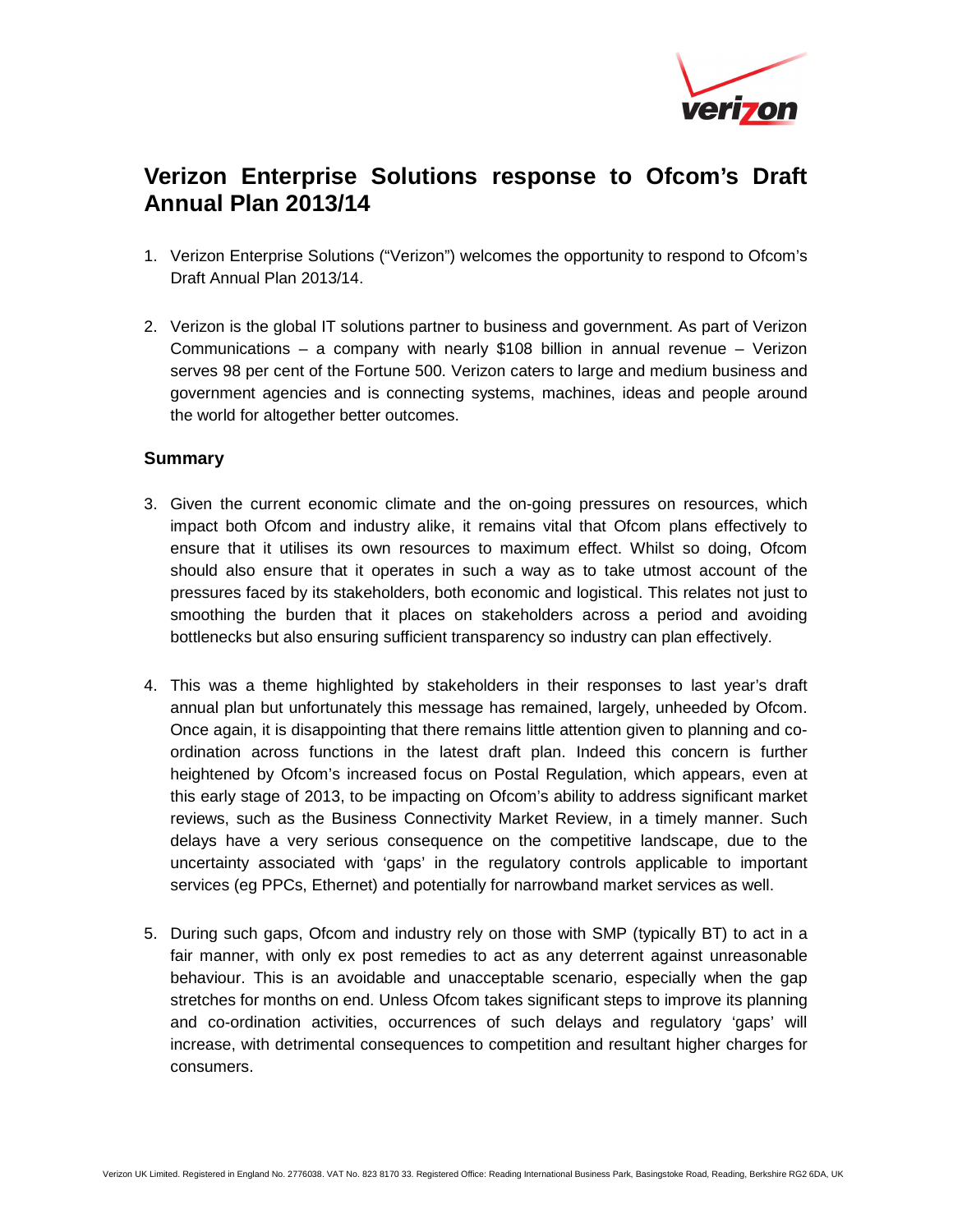

- 6. A key element of Ofcom's planning and co-ordination activity is the need to communicate clearly and on a timely basis with stakeholders. This element was severely lacking throughout 2012/13, affecting both the policy and dispute resolution functions within Ofcom.
- 7. A specific example is the question of cost orientation, which Ofcom has proposed to remove as a remedy in the Business Connectivity Market Review, despite the fact that a planned consultation on the subject had not been published. Subsequently, Ofcom have now stated, during the course of discussions on other matters, that there may now not be a consultation on cost orientation at all but either a discussion or position paper instead. For such an important matter, on a critical remedy that industry values, understands and supports, it is incomprehensible how Ofcom are even considering not undertaking a full consultation. The fact that such a stance has 'dripped' out rather than being firmly communicated to stakeholders is indicative of Ofcom's current approach to stakeholder engagement.
- 8. Another example of Ofcom failing to communicate in a timely and clear manner is the long awaited consultation on Regulatory Accounting. Following a range of meetings with industry, Ofcom declared in September 2012 that they no longer feel industry meetings are appropriate as they need to focus internally on finalising their proposals. Whilst this was perhaps an understandable position to take, we are still awaiting those proposals, and in the meantime have not received any communications on progress or timescales.
- 9. Given the level of engagement committed by industry to this issue, such a lack of any progress report from Ofcom is a clear demonstration of Ofcom's dismissive approach to stakeholder engagement. Ofcom really must take a fresh and comprehensive look at the issue of transparency and how they communicate internal planning to stakeholders. We recognise that plans will change, and schedules slip from time to time. However, where this happens, Ofcom should take the initiative to provide universal updates via their website where projects fall behind rather than responding to individual requests for updates, which then "seep out" to interested parties. They should also provide more granular information on what they hope to achieve in any given year, department by department, so industry can plan and prioritise accordingly.
- 10. Judging by the draft annual plan, Ofcom still does not appear to recognise the above failings, or at least does not propose any new initiatives to address these serious deficiencies. This is a significant omission and one that has great potential to diminish not only the efficiency of Ofcom but also its effectiveness, which will be to the ultimate detriment of consumers and citizens, who are the heart of Ofcom's remit.
- 11. It is regrettable that we have to make the same comments and observations as were submitted to the previous draft annual plan. However, given the lack of progress made on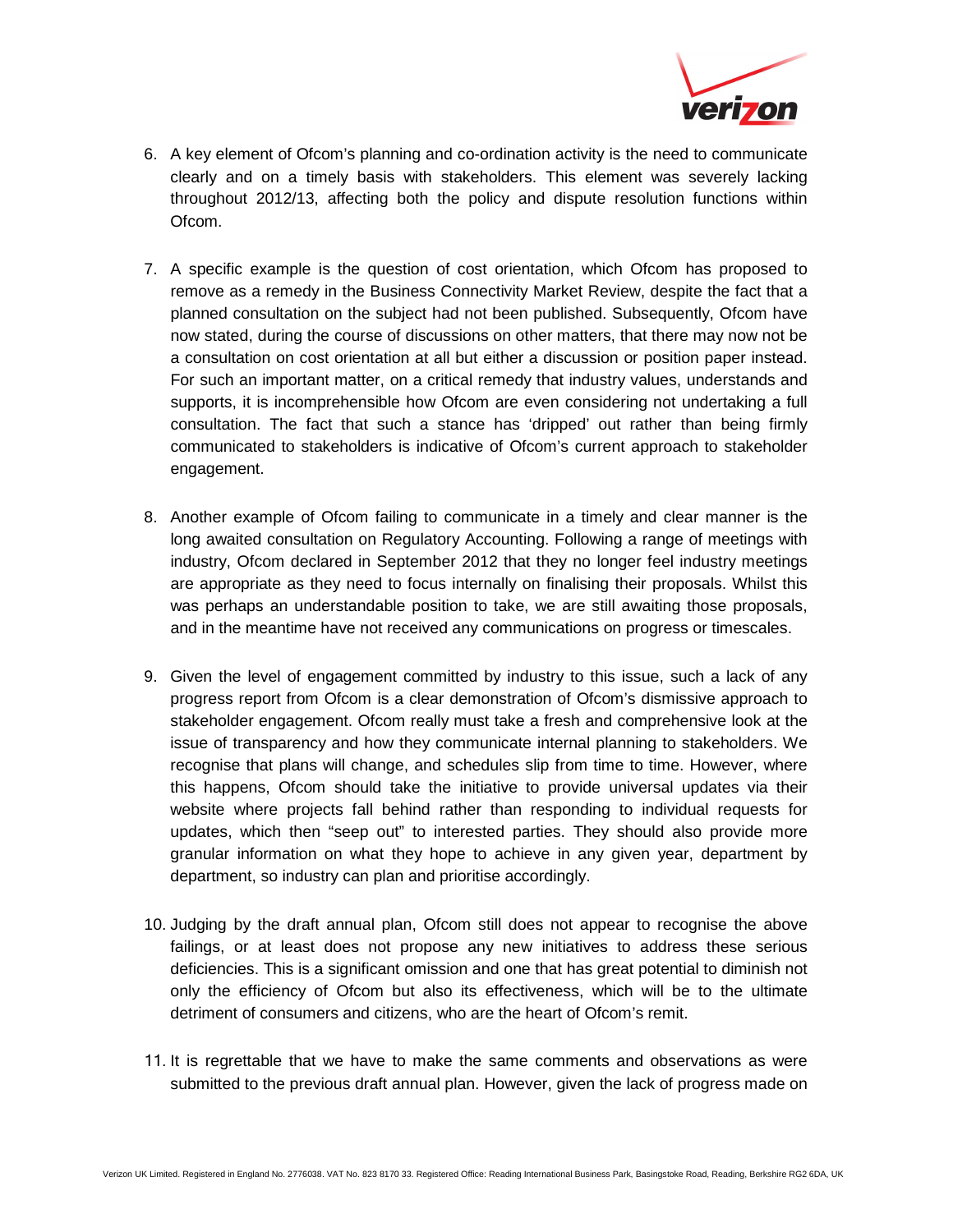

these issues by Ofcom over the past 12 months and the significant impact such deficiencies have on stakeholders, we were left with little choice.

12. With the above in mind, it is to be hoped that Ofcom is true to its stated strategy to achieve its objectives as set out in the 2013/14 plan, where it states: "To achieve these aims, we will be consultative, transparent and proportionate." During 2012 the transparency element was sadly lacking.

## **Ofcom's Proposed Priorities for 2013/14**

- 13. Verizon now moves on to the content of Ofcom's Draft Annual Plan for 2013/14.
- 14. Verizon remains concerned over the lack of focus that Ofcom directs on business communication services. The current plan has little to say about business consumers apart from one cursory paragraph in section 6 of the draft plan. Although there was some improvement in this area last year, there is a real danger that the focus will yet again slip, especially given Ofcom's statements in relation to their key focus for the year being to secure the provision of a universal postal service. Accordingly, focus on the Business Communications Market appears to be further de-prioritised, not only in favour of pure consumer issues but also Post. It is critical that Ofcom understands and takes account of the needs of business customers, which are often significantly different from consumer customers, in considering and setting regulatory objectives.
- 15. Accordingly it is hoped that Ofcom follows through on the actions it identifies in the 'Emerging issues that may inform future Annual Plans' section of the draft plan and in particular the proposal to conduct a wider business telecommunications market review, building on the recent Business Connectivity Market Review.
- 16. Whilst Verizon understands that Ofcom's remit has broadened, without an equivalent increase in resources, this brings clearly into focus the reason why the reforms highlighted in the first part of this response are so important for Ofcom to adopt.
- 17. On the issue of competition, Ofcom are signalling a change in focus, with greater emphasis being given to the demand side, whereas in the past the focus has only been on the supply side. The reason for such an approach is to address consumer issues of choice, apparently overlooking the fact that competition, and particularly the lack of it, equally impacts business markets. To this end, Ofcom's approach to geographic markets is of paramount concern, so it is disappointing that the conclusion of the Business Connectivity Market review does not warrant more of a mention in the draft plan.
- 18. Indeed, Ofcom's three headline projects in the competition arena are stated within the plan as being the promotion of super-fast broadband, promotion of information to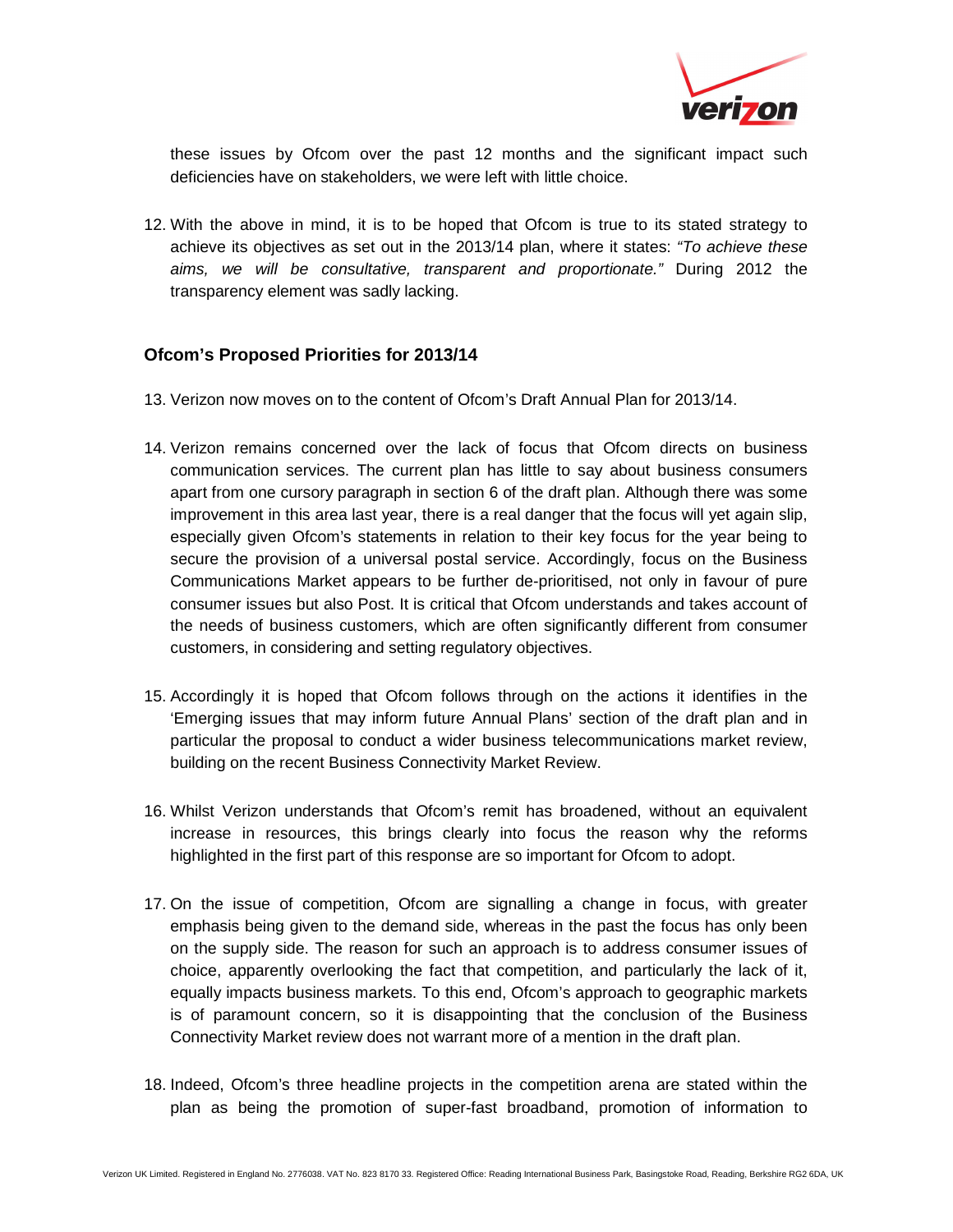

consumers, and improving choice and switching processes, again to enhance consumer choice.

- 19. Surprisingly there is no mention of the PIA remedy, which if implemented appropriately would greatly aid the roll out of super-fast broadband (and other equally critical business services). Ofcom appear to believe that they have addressed this issue and that the remedy is generally available. This is not the case. BT has placed such contractual restrictions on the provision of PIA that it is not fit for purpose for the provision of business services. Accordingly Ofcom should have included a review of the effectiveness of the PIA remedy in the draft plan, especially as they are fully aware of the concerns of Communication Providers (CPs), especially B2B providers, with the current arrangements following responses to the BCMR consultation. This appears to be another example of the disconnected approach Ofcom takes when developing policy, given the stressed importance of super-fast broadband roll out and the limitations and constraints to such a roll out the current PIA remedy imposes.
- 20. Another key strategic area for Ofcom is to continue with the review of the framework for regulatory financial reporting in telecommunications.
- 21. Ofcom state in the draft plan that they intend to "make proposals for relevant and reliable regulatory financial information that serves the needs of stakeholders", which if delivered would be welcomed. However, the direction of the initial consultation on regulatory reporting issued in September 2012 was concerning, as it seemed to propose a relaxation of the detail provided to stakeholders, whereas in fact more not less detail is required. In the absence of sufficient detail, CPs will not be able to assess whether or not those providers responsible for reporting are meeting their obligations. The ability of CPs to make such assessments is essential to ensure charges are set in accordance with the market remedies and over-charging does not occur, even if this assessment is only possible retrospectively.
- 22. Given recent market failures, it is essential that reporting obligations are not reduced; such a move cannot be warranted or justified.
- 23. On a more positive note, Verizon notes with interest Ofcom's proposals to move forward with its plans to implement the Digital Economy Act 2010 (DEA) provisions on online copyright infringement (Strategic purpose 6). In particular, Ofcom's proposals in relation to the development of a code to implement and regulate the provisions of the DEA. Indications are that Ofcom's implementation of the code will be both proportionate and targeted and as such Verizon supports Ofcom's activities in this area.
- 24. Verizon also welcomes Ofcom's statements on its proposed work within BEREC. As a pan-European operator it is vital that consistent policy is adopted and applied across Europe, as such Ofcom's approach and intentions in this area are supported by Verizon.